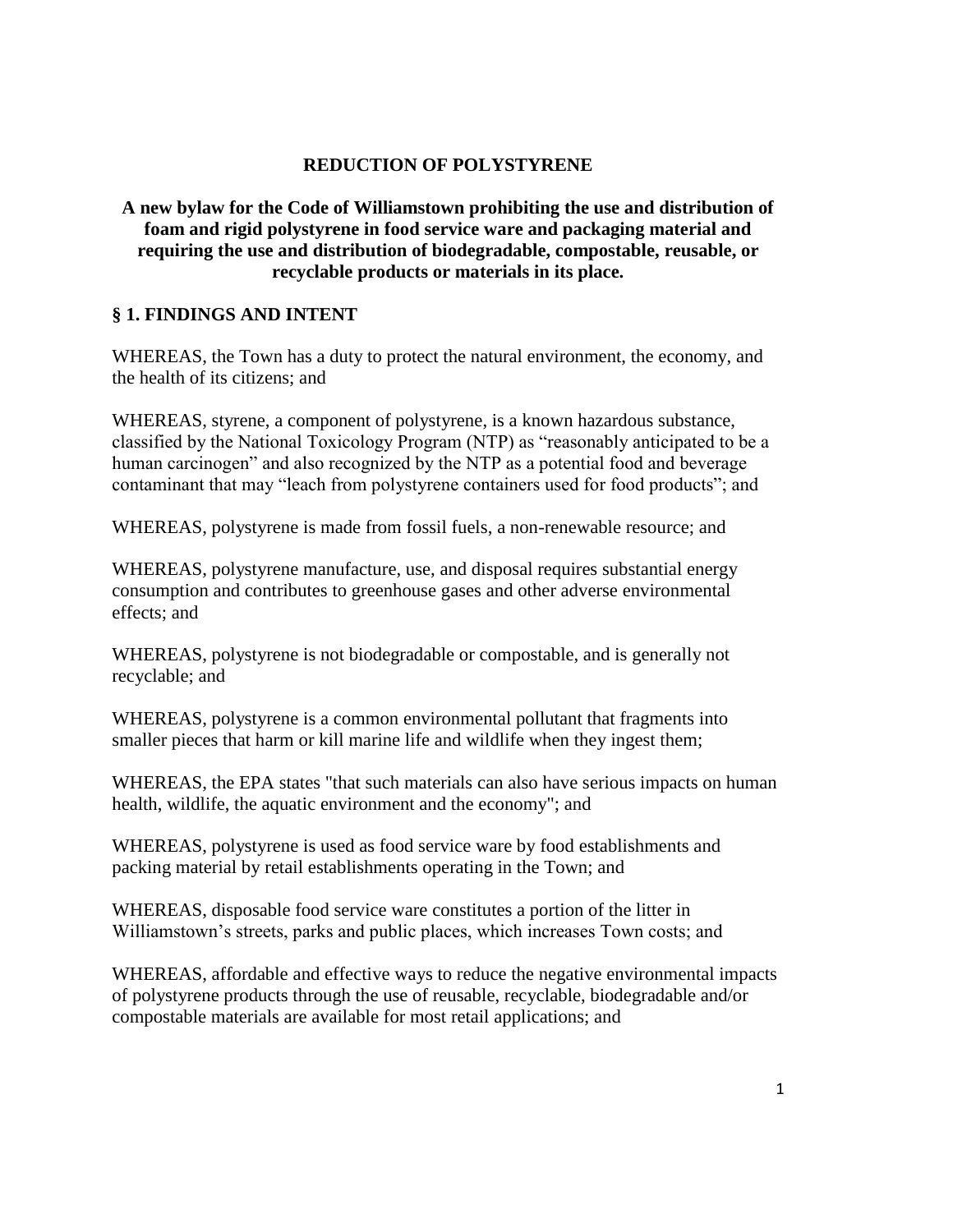WHEREAS, over 100 municipalities throughout the United States, Canada, Europe, and Asia have banned polystyrene food service ware, including Amherst, Brookline, Great Barrington, Somerville, and South Hadley in Massachusetts, as well as: Los Angeles, CA; Chicago, IL; Miami Beach, FL; Albany, NY; New York, NY; Portland, OR; and Seattle, WA,

NOW THEREFORE, the Town of Williamstown hereby enacts this bylaw to prohibit the use and distribution of foam and rigid polystyrene in food service ware and packaging material and require the use and distribution of biodegradable, compostable, reusable, or recyclable products or materials in their place.

## **§ 2. DEFINITIONS**

The following words and phrases shall, unless context clearly indicates otherwise, have the following meanings:

### ASTM STANDARD

Refers to materials meeting the standards of the American Society for Testing and Materials (ASTM) International Standards D6400 or D6868 for biodegradable and compostable plastics, as those standards may be amended D6400 is the specification for plastics designed for compostability in municipal or industrial aerobic composting facilities. D6868 is the specification for aerobic compostability of plastics used as coatings on a compostable substrate.

### BIODEGRADABLE

Materials that will completely degrade and return to nature, i.e., decompose into elements found in nature within a reasonably short period of time after customary disposal.

### **COMPOSTABLE**

Materials that will completely degrade into, or otherwise become part of, usable compost (e.g., soil-conditioning material, mulch) in a safe and timely manner. Compostable disposable food service ware must meet ASTM-Standards for compostability and any bio-plastic or plastic-like product must be clearly labeled, preferably with a color symbol, such that any customer or processor can easily distinguish the ASTM Standard compostable plastic from non-ASTM Specification compostable plastic.

### DISPOSABLE FOOD SERVICE WARE

All containers, bowls, plates, trays, cartons, cups, lids, straws, forks, spoons, knives, and other items designed for one-time or non-durable uses on or in which any food vendor directly places or packages prepared foods or which are used to consume foods. This includes, but is not limited to, service ware for takeout foods and/or leftovers from partially consumed meals prepared at food establishments.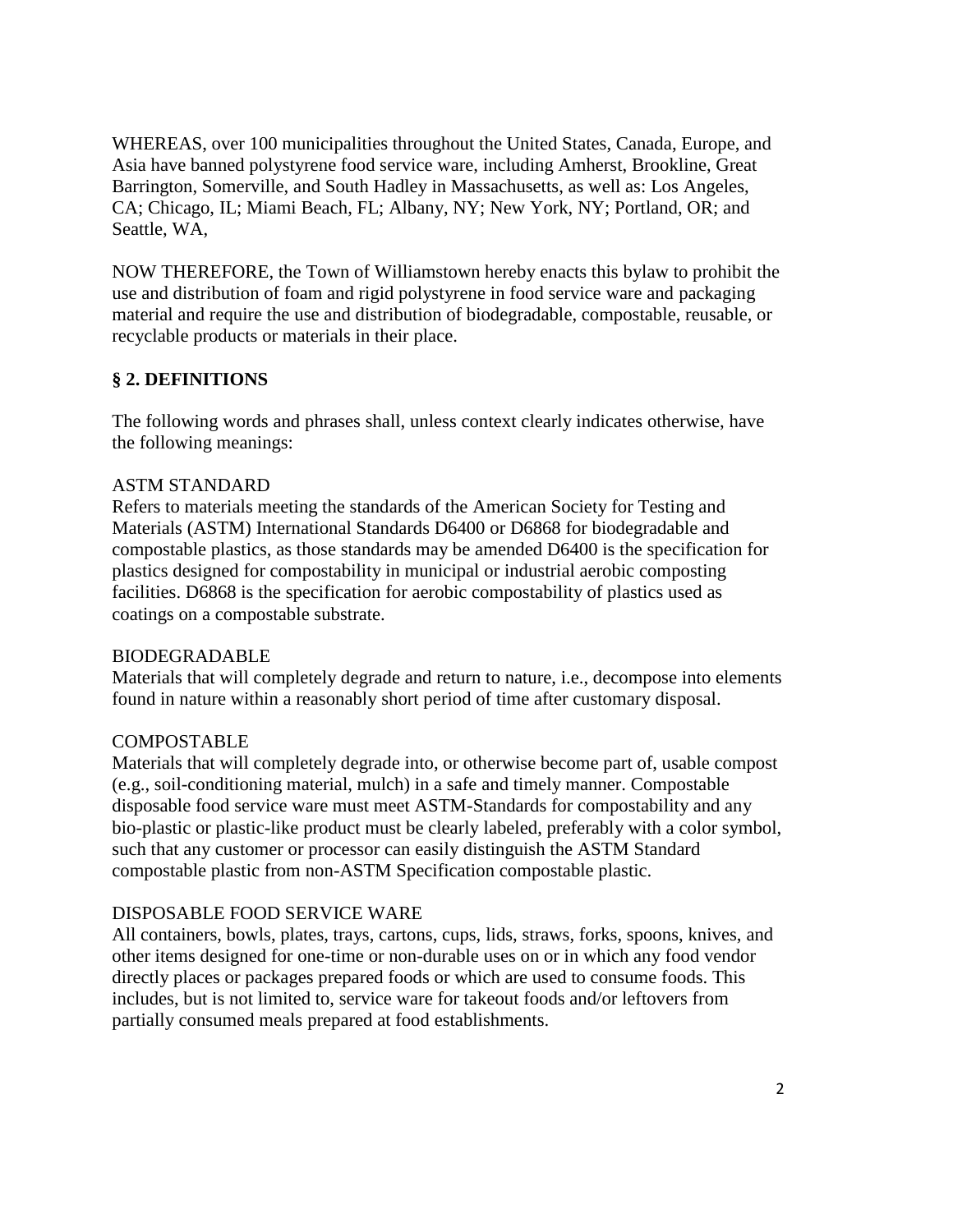### FOOD ESTABLISHMENT

An operation that stores, prepares, packages, serves, vends, or otherwise provides food for human consumption, as further defined in 105 CMR 590.002. Any establishment requiring a permit to operate in accordance with the State Food Code, 105 CMR 590.000, et. seq., shall be considered a "Food Establishment" for purposes of this ordinance.

#### POLYSTYRENE

The term means and includes blown polystyrene and expanded and extruded foams (sometimes called "Styrofoam," a Dow Chemical Co. trademarked form of EPS insulation) also referred to as expanded polystyrene (EPS), which are thermoplastic petrochemical materials utilizing a styrene monomer and processed by any number of techniques including, but not limited to, fusion of polymer spheres (expandable bead polystyrene), injection molding, form molding, and extrusion-blow molding (extruded foam polystyrene); and in this chapter is referenced as "Foam Polystyrene." Foam Polystyrene is generally used to make cups, bowls, plates, trays, clamshell containers, meat trays and egg cartons.

The term also means and includes clear or solid polystyrene which is also known as "oriented," and referenced in this chapter as "Rigid Polystyrene." "Rigid Polystyrene" is generally used to make clear clamshell containers, and clear or colored straws, lids and utensils.

#### POLYSTYRENE LOOSE FILL PACKAGING

A void filled packaging product made of expanded polystyrene that is used as a packaging fill, commonly known as "packing peanuts."

#### PREPARED FOOD

Food or beverages, which are served, packaged, cooked, chopped, sliced, mixed, brewed, frozen, squeezed or otherwise prepared on the food establishment's premises within the Town of Williamstown. Prepared food may be eaten either on or off the premises, also known as "takeout food."

#### RECYCLABLE

Material that can be sorted, cleansed, and reconstituted using available recycling collection programs for the purpose of using the altered form in the manufacture of a new product. "Recycling" does not include burning, incinerating, converting, or otherwise thermally destroying solid waste.

#### RETAIL ESTABLISHMENT

Any commercial facility that sells goods directly to the consumer including but not limited to grocery stores, pharmacies, liquor stores, convenience stores, restaurants, retail stores and vendors selling clothing, food, and personal items, and dry cleaning services

### REUSABLE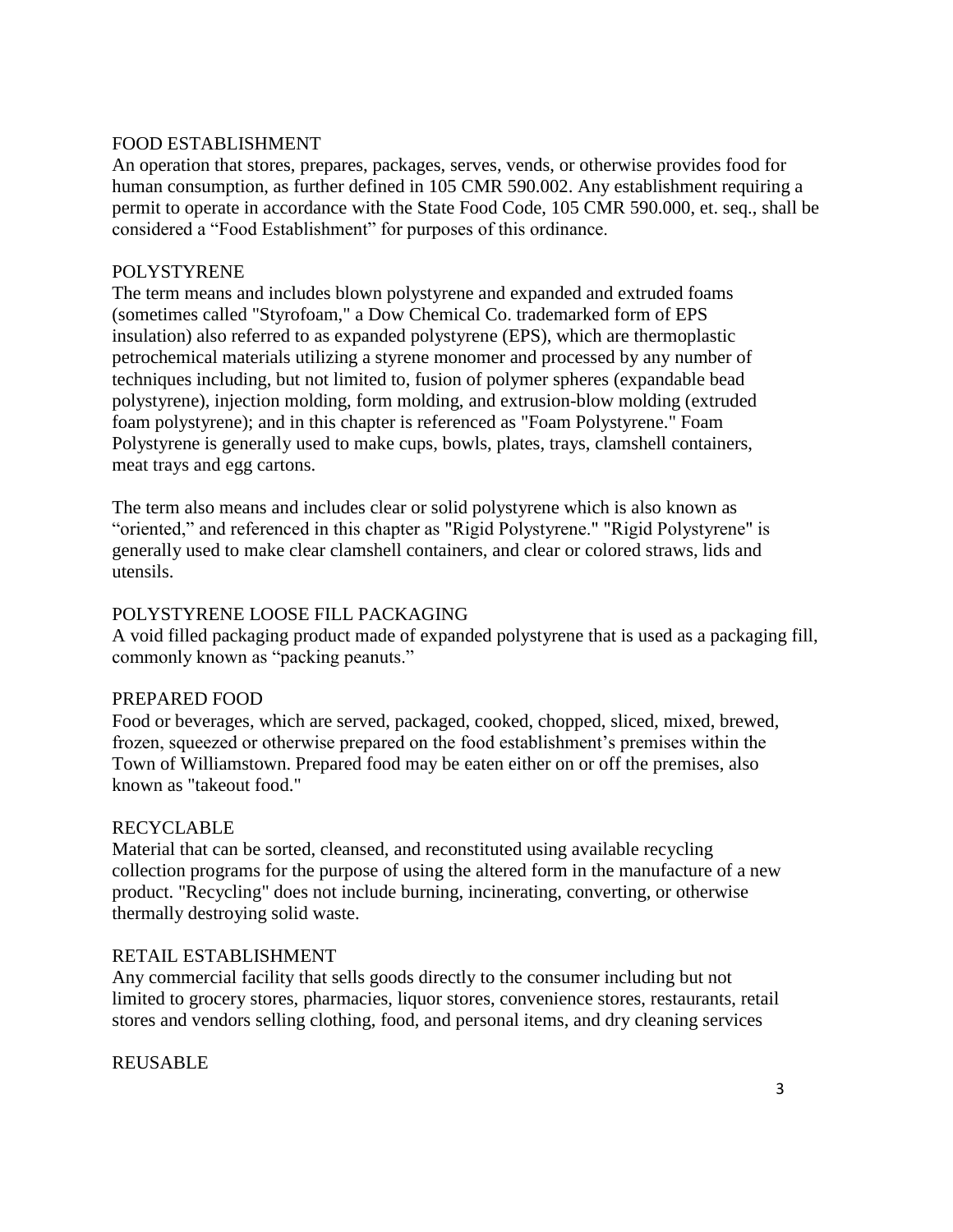Materials that will be used more than once in its same form by a food establishment. Reusable food service ware includes: tableware, flatware, food or beverage containers, packages or trays, such as, but not limited to, soft drink bottles and milk containers that are designed to be returned to the distributor and customer that is provided take-out containers. Reusable also includes durable containers, packages, or trays used onpremises or returnable containers brought back to the food establishment.

### **§ 3. PROHIBITED USE AND DISTRIBUTION OF DISPOSABLE FOOD SERVICE WARE AND POLYSTYRENE LOOSE FILL PACKAGING**

- (a) Food establishments are prohibited from providing prepared food to customers in Foam Polystyrene or Rigid Polystyrene food service ware.
- (b) All food establishments using any disposable food service ware will use biodegradable, compostable, reusable or recyclable food service ware. All food establishments are strongly encouraged to use reusable food service ware in place of using disposable food service ware for all food served on-premises.
- (c) Retail establishments are prohibited from selling or distributing foam polystyrene or rigid polystyrene food service ware to customers.
- (d) No manufacturer may dispense, sell, or offer for sale polystyrene loose fill packaging in the Town of Williamstown.

# **§ 4. EXEMPTIONS**

- (a) Foods prepared or packaged outside the Town of Williamstown are exempt from the provisions of this chapter. Purveyors of food prepared or packaged outside the Town of Williamstown are encouraged to follow the provisions of this chapter.
- (b) Food establishments and retail establishments will be exempted from the provisions of this chapter for specific items or types of disposable food service ware if the Board of Health or its designee finds that a suitable biodegradable, compostable, reusable, or recyclable alternative does not exist for a specific application and/or that imposing the requirements of this chapter on that item or type of disposable food service ware would cause undue hardship.
- (c) Any person may seek an exemption from the requirements of this chapter by filing a request in writing with the Board of Health. The Board of Health may waive any specific requirement of this chapter for a period of not more than one year if the person seeking the exemption has demonstrated that strict application of the specific requirement would cause undue hardship. For purposes of this chapter, an "undue hardship" is a situation unique to the food establishment where there are no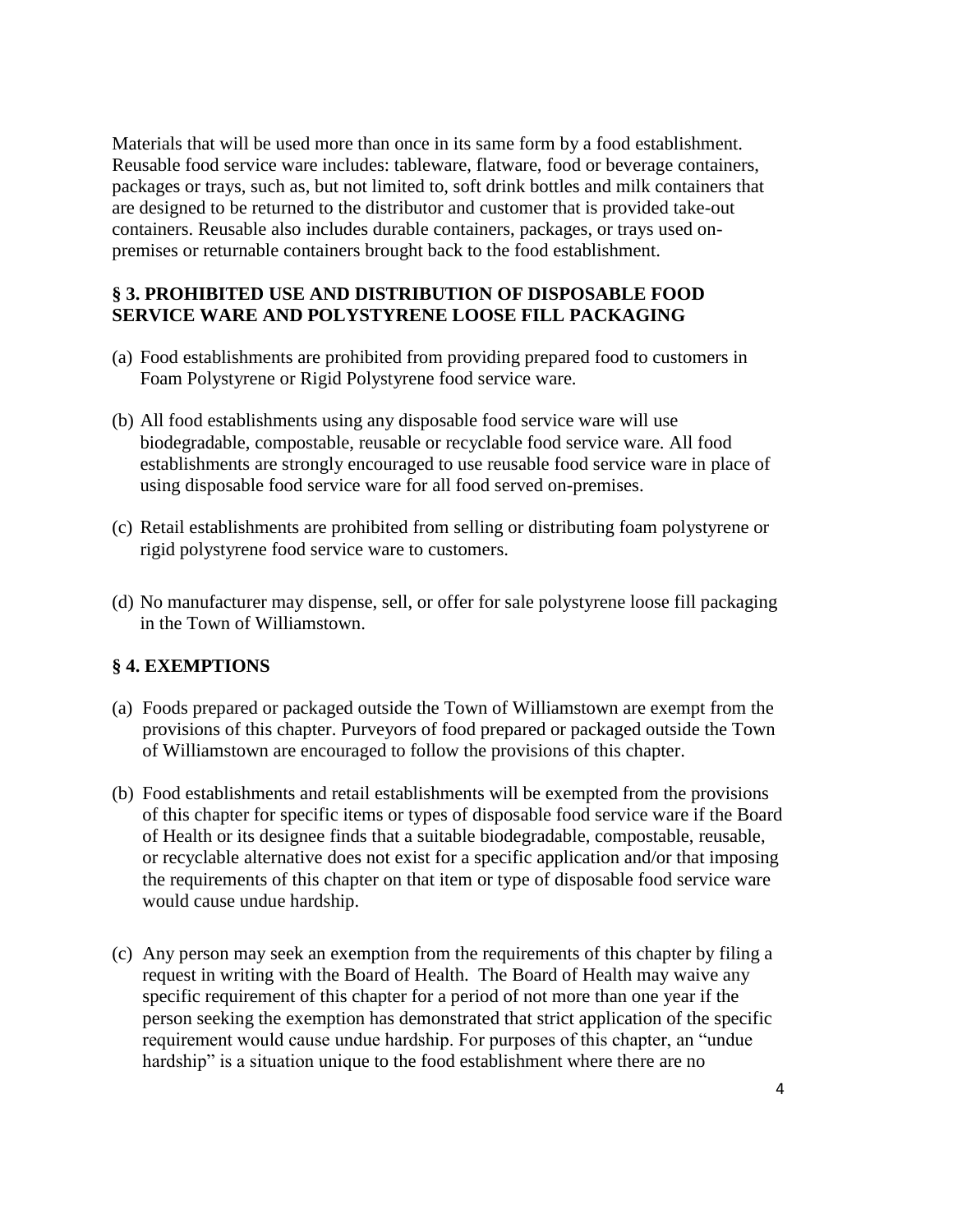reasonable alternatives to the use of expanded polystyrene disposable food service containers and compliance with this provision would cause significant economic hardship to that food establishment. A person granted an exemption must re-apply prior to the end of the one year exemption period and demonstrate continued undue hardship if the person wishes to have the exemption extended. The Board of Health's decision to grant or deny an exemption or to grant or deny an extension of a previously issued exemption shall be in writing and shall be final.

(d) Coolers and ice chests that are intended for reuse are exempt from the provisions of this chapter.

### **§ 5. ENFORCEMENT: VIOLATIONS AND PENALTIES**

- (a) The Board of Health shall have the authority to enforce this chapter by:
	- (1) inspection and investigation;
	- (2) the issuance of violation notices and administrative orders; and/or
	- (3) civil court actions
- (b) Whoever, himself or by his servant or agent or as the servant or agent of any other person or firm or corporation, violates any of the provisions of these regulations may be penalized by a non-criminal disposition process as provided in MGL c. 40, §21D. Each day of violation, after written notice, is a separate violation.
- (c) The following penalties shall apply:
	- (1) First offense: Warning
	- (2) Second offense: \$50
	- (3) Third offense: \$100
	- (4) Fourth and subsequent offense: \$200
- (d) The Board of Health may suspend, revoke or deny any license or permit for violations of this chapter.

#### **§ 6. SEVERABILITY: EFFECTIVE DATE**